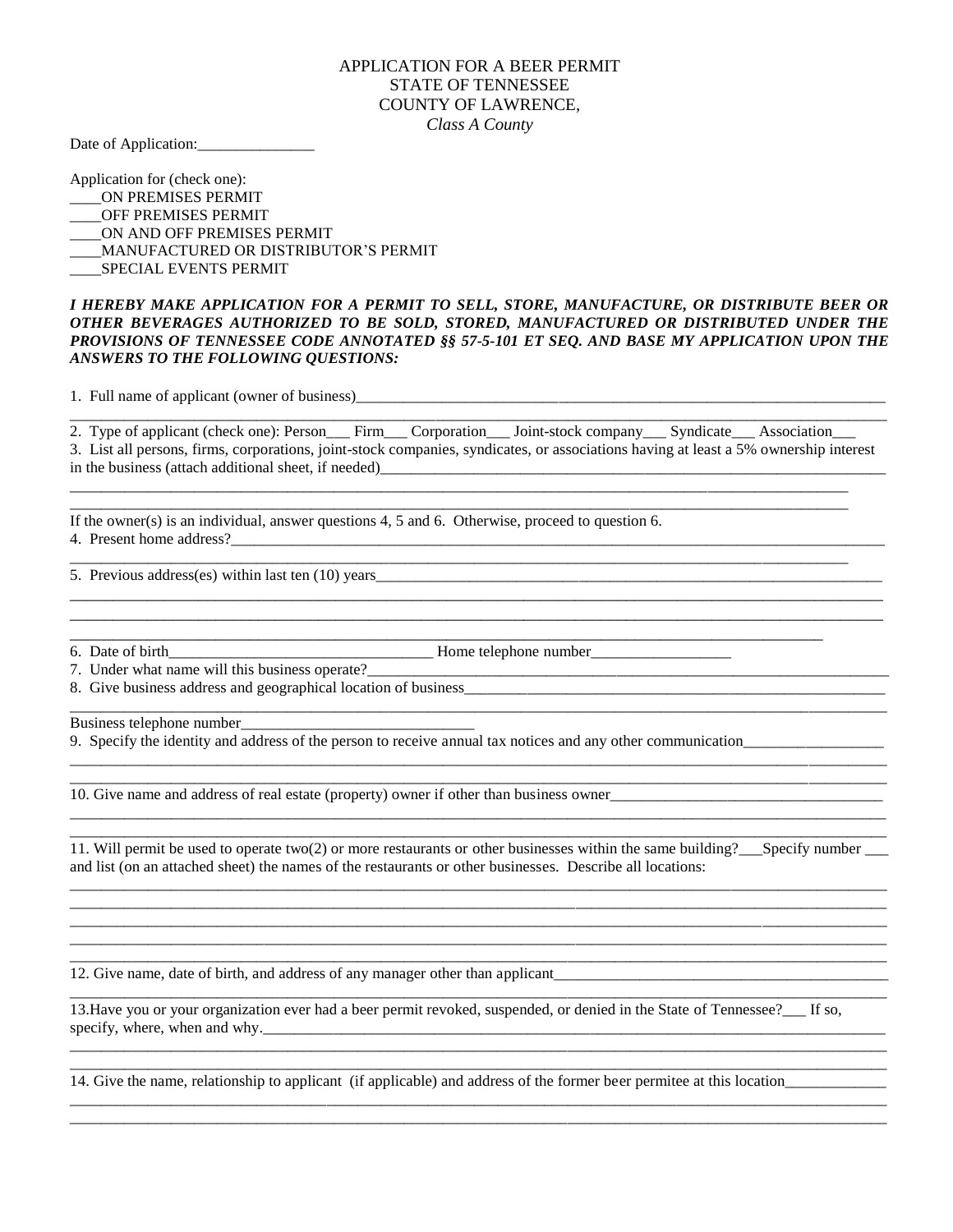\_\_\_\_\_\_\_\_\_\_\_\_\_\_\_\_\_\_\_\_\_\_\_\_\_\_\_\_\_\_\_\_\_\_\_\_\_\_\_\_\_\_\_\_\_\_\_\_\_\_\_\_\_\_\_\_\_\_\_\_\_\_\_\_\_\_\_\_\_\_\_\_\_\_\_\_\_\_\_\_\_\_\_\_\_\_\_\_\_\_\_\_\_\_\_\_\_\_\_\_\_\_\_\_\_

## *Lawrence County has adopted a rule forbidding the sale, storage or manufacture of beer and like beverages within 1000 feet of schools, churches and other places of public gathering*

\_\_\_\_\_\_\_\_\_\_\_\_\_\_\_\_\_\_\_\_\_\_\_\_\_\_\_\_\_\_\_\_\_\_\_\_\_\_\_\_\_\_\_\_\_\_\_\_\_\_\_\_\_\_\_\_\_\_\_\_\_\_\_\_\_\_\_\_\_\_\_\_\_\_\_\_\_\_\_\_\_\_\_\_\_\_\_\_\_\_\_\_\_\_\_\_\_\_\_\_\_\_\_\_\_ \_\_\_\_\_\_\_\_\_\_\_\_\_\_\_\_\_\_\_\_\_\_\_\_\_\_\_\_\_\_\_\_\_\_\_\_\_\_\_\_\_\_\_\_\_\_\_\_\_\_\_\_\_\_\_\_\_\_\_\_\_\_\_\_\_\_\_\_\_\_\_\_\_\_\_\_\_\_\_\_\_\_\_\_\_\_\_\_\_\_\_\_\_\_\_\_\_\_\_\_\_\_\_\_\_

\_\_\_\_\_\_\_\_\_\_\_\_\_\_\_\_\_\_\_\_\_\_\_\_\_\_\_\_\_\_\_\_\_\_\_\_\_\_\_\_\_\_\_\_\_\_\_\_\_\_\_\_\_\_\_\_\_\_\_\_\_\_\_\_\_\_\_\_\_\_\_\_\_\_\_\_\_\_\_\_\_\_\_\_\_\_\_\_\_\_\_\_\_\_\_\_\_\_\_\_\_\_\_\_\_ \_\_\_\_\_\_\_\_\_\_\_\_\_\_\_\_\_\_\_\_\_\_\_\_\_\_\_\_\_\_\_\_\_\_\_\_\_\_\_\_\_\_\_\_\_\_\_\_\_\_\_\_\_\_\_\_\_\_\_\_\_\_\_\_\_\_\_\_\_\_\_\_\_\_\_\_\_\_\_\_\_\_\_\_\_\_\_\_\_\_\_\_\_\_\_\_\_\_\_\_\_\_\_\_\_ \_\_\_\_\_\_\_\_\_\_\_\_\_\_\_\_\_\_\_\_\_\_\_\_\_\_\_\_\_\_\_\_\_\_\_\_\_\_\_\_\_\_\_\_\_\_\_\_\_\_\_\_\_\_\_\_\_\_\_\_\_\_\_\_\_\_\_\_\_\_\_\_\_\_\_\_\_\_\_\_\_\_\_\_\_\_\_\_\_\_\_\_\_\_\_\_\_\_\_\_\_\_\_\_\_

16. Name(s) and address(es) of the school(s) and playground(s) nearest to the business\_\_\_\_\_\_\_\_\_\_\_\_\_\_\_\_\_\_\_\_\_\_\_\_\_\_\_\_\_\_\_\_\_\_\_\_

17. Residential dwelling(s) within 300 feet radius of the business – Dwelling Owner(s) name and address:

## *Lawrence County has adopted a rule forbidding the sale of beer and like alcoholic beverages within 300 feet of a residential dwelling, if the owner of the dwelling objects to the issuance of a beer permit.*

I certify that I am knowledgeable of the laws prohibiting the sale of beer to minors and that this application contains true information to the best of my knowledge and belief. I am also aware that I shall not be issued a permit or my permit shall be revoked if my business location causes traffic congestion or interferes with schools, churches or other places of public gathering, or otherwise interferes with public health, safety and morals.

| Signature of Applicant<br>(Applicant must be present with identification in the Lawrence County Clerk's office to apply) |                  |        |                |
|--------------------------------------------------------------------------------------------------------------------------|------------------|--------|----------------|
| Sworn to and subscribed before me this _____ day of ______________, 20____                                               |                  |        |                |
| Notary Public<br>Lawrence County Clerks Office                                                                           |                  |        |                |
| Commission Expires:                                                                                                      |                  |        |                |
| To be filled out by Lawrence County Clerk's Office                                                                       |                  |        |                |
| Name on Applicants Identification                                                                                        |                  |        |                |
| First                                                                                                                    |                  | Middle | Last           |
| ID/DL Number:                                                                                                            | Expiration Date: |        | Issuing State: |